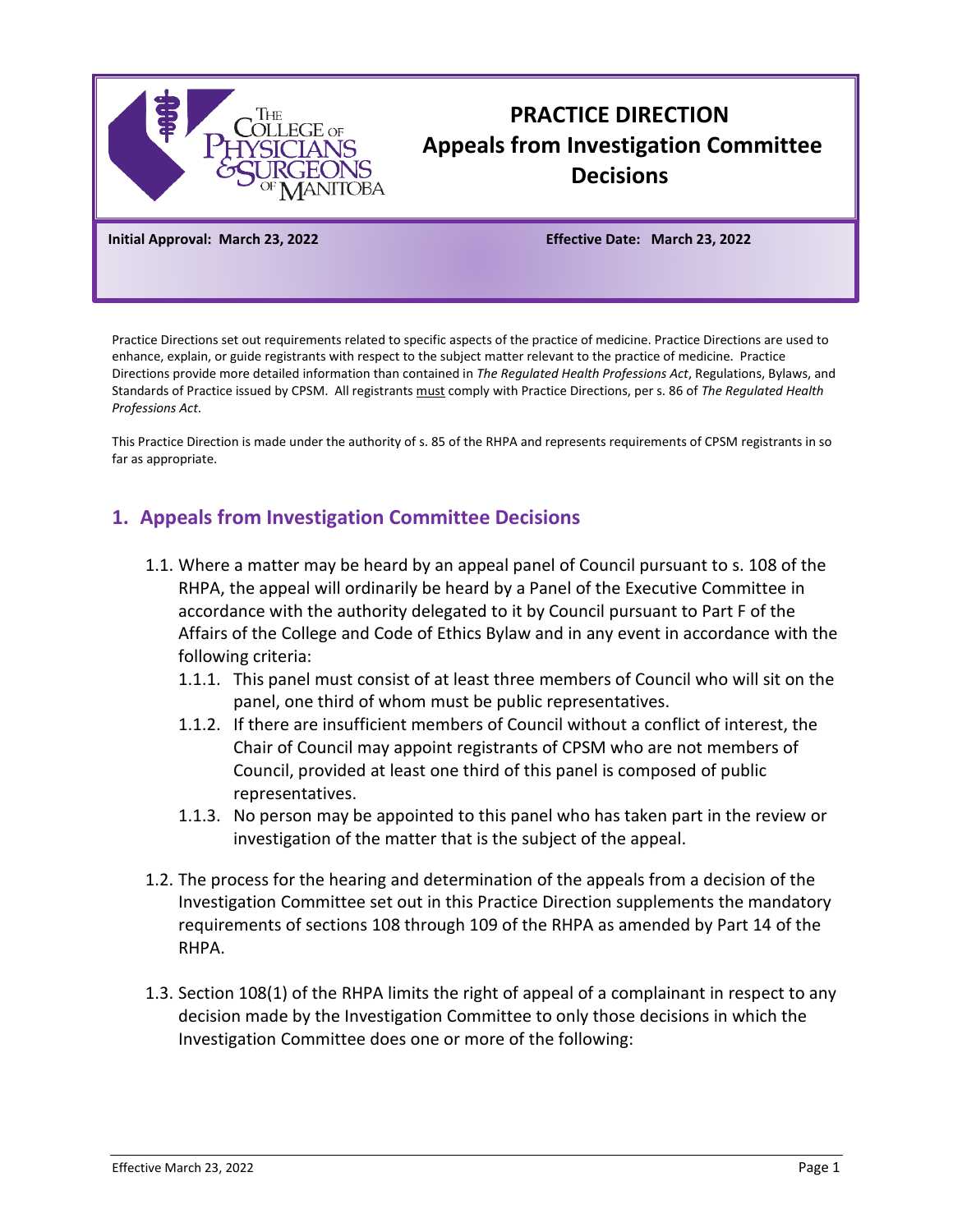- 1.3.1. directs that no further action be taken;
- 1.3.2. accepts an undertaking from the investigated registrant; or
- 1.3.3. takes any other action it considers appropriate that is not inconsistent with or contrary to this Act or the regulations or by-laws.
- 1.4. To initiate an appeal, the complainant must give the Registrar a written notice of appeal, including reasons for the appeal, within 30 calendar days after receiving notice of the Investigation Committee's decision. No appeals can be accepted after the appeal period has expired.

## **2. Procedure on Receipt of Notice of an Appeal**

- 2.1. Upon receipt of Notice of Appeal pursuant to section 108(1) of the RHPA, the Registrar must acknowledge receipt of the Notice of Appeal to the complainant and provide a copy of the Notice of Appeal to the investigated registrant.
- 2.2. Both the complainant and the investigated registrant will have 30 calendar days within which to make a written submission.

#### **3. Date of Hearing the Appeal**

3.1. The Chair of Council is responsible to fix a date for the hearing of the appeal after all the Appeal Material has been assembled.

### **4. Appeal Material**

- 4.1. The Registrar must include the following in the material submitted to Appeal Panel for its consideration of an appeal of an investigation committee decision:
	- 4.1.1. The Investigation committee decision;
	- 4.1.2. The Notice of Appeal; and
	- 4.1.3. The written submissions of the Complainant and the Investigated registrant.

#### **5. Meeting**

- 5.1. When an Appeal Panel meets to consider an appeal:
	- 5.1.1. Neither the complainant nor the investigated registrant is permitted to attend the meeting.
	- 5.1.2. The Panel may have legal counsel to assist it in relation to the appeal.